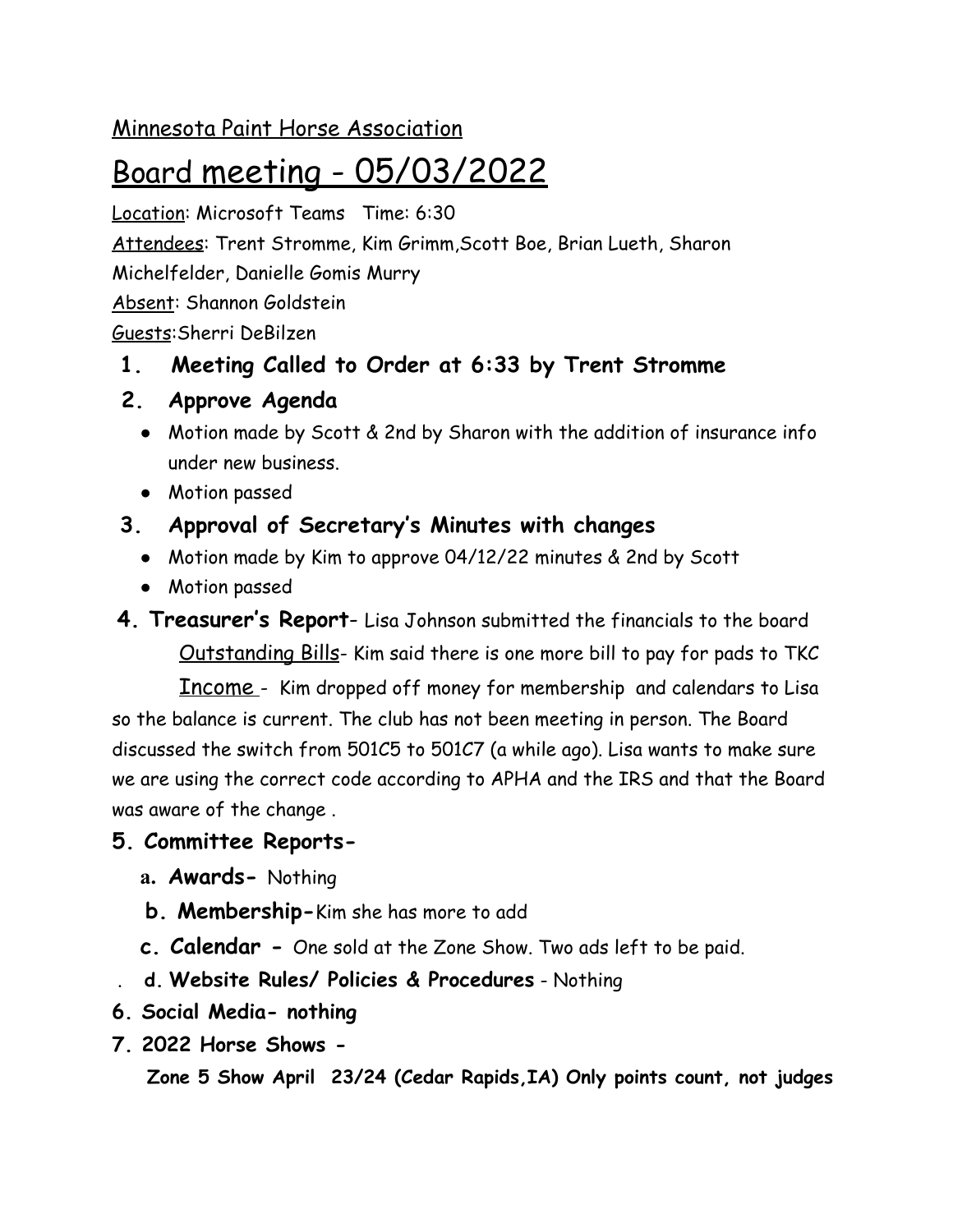**Trent said it went smooth, down 20 stalls**

- 1. **May 14/15 MPHA POR split combined Winona MEC Judges:Kim Garrett, Delana Doyle, Sandy Curl, Tanya Green We will have a class to raise money for Dan Drewlow and have a place to donate in the office. The Board decided to have posters made to honor the recipients of 2020-2021 winners of Grand,Reserves and All Rounds. The posters will be displayed at the show and then given to award winners. Danielle will take care of ordering them and getting them to the show.Trent will have a "Wall of Champions" sign made for members to take their picture in front of. Sherri and Sharon said all the arrangements and supplies are ready for the cookout. Brian said he will be donating 24 lbs. Of hamburger for the event.**
- **2. June 11/12 MPHA Simons Arena (ourselves) Judges: Cindy Chilton-Moore (Sunday), Neil Tekampe, Alisa Proefrock (Saturday). Scott said the Robert Boe Memorial will include a hospitality table on Sunday for members.**
- **3. July 23/24 MPHA/WPHC POR split combined Winona MEC Judges: Patty Campbell,David J Denniston, Pat Smith, Susan Stafford**
- **4. August 13/14 Winona MEC nothing planned**
- **5. September Mini Zone Show (POR) IPHC, WPHC, MPHA, MPHA Cedar Rapids (IEC)**
- **6. October 1/2 POR w/ IPHA Gordyville, Illinois Not pointed Trent has been in contact with them. Reverse Lead Line for fun class 8. New Business -**

**a. Letter to APHA about new fee structure for 2023 -** Trent will work with Cindy Westphal to draft a letter to APHA stressing the negative impact of raising fees for next year.